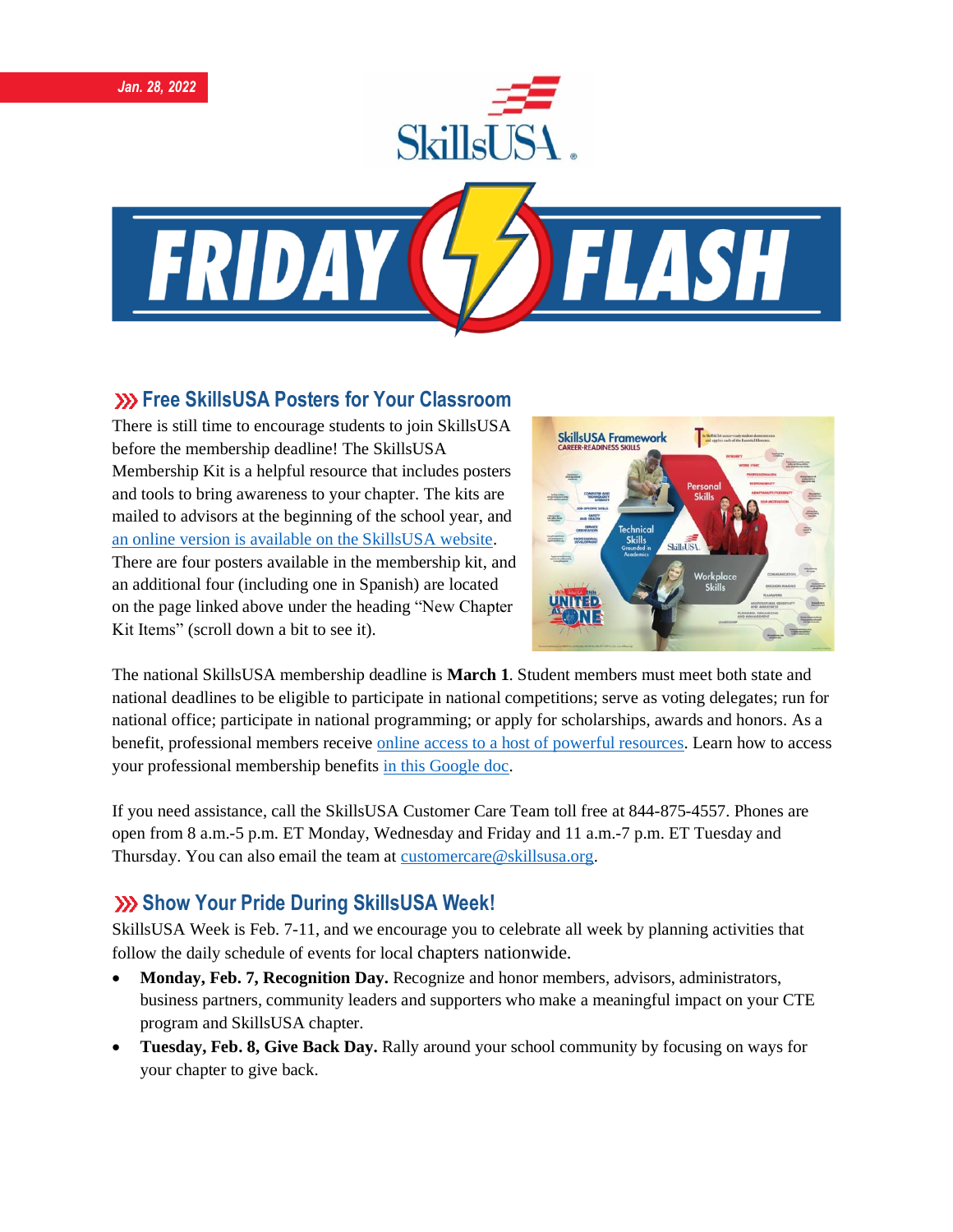- **Wednesday, Feb. 9, Partner Day.** Invite local business and industry leaders to connect with members, highlighting the importance of developing career-readiness skills found in the SkillsUSA Framework.
- **Thursday, Feb. 10, Advocacy Day.** Amplify CTE in your community by conducting a local public relations activity, such as presenting to school board members, administrators and community leaders.
- **Friday, Feb. 11, SkillsUSA Day.** Celebrate SkillsUSA by wearing your favorite SkillsUSA T-shirt, planning a celebration activity or posting your SkillsUSA Framework story on social media using the hashtag: #SkillsUSAWeek.

The [SkillsUSA Week Chapter Guide](https://www.skillsusa.org/events-training/skillsusa-week/) assists chapters in planning for each day of SkillsUSA Week.

The [SkillsUSA Advocacy Site](https://www.congressweb.com/susa/#/) has two templates available for you to use to promote your activities during SkillsUSA Week and Career and Technical Education Month. One is for your U.S. senators and representatives and your local government officials, and the other is for your local media. The letter templates are editable, and we suggest you personalize your message as much as possible with details about your school, training programs and activities for SkillsUSA Week and CTE Month. If you are planning specific activities for SkillsUSA Week, please be sure to invite the news media to attend.

[Share your stories, photos or links with the SkillsUSA headquarters](https://skillsusachampions.org/submit-a-story/) and we just may feature your chapter on the [SkillsUSA Champions digital hub.](http://champions.skillsusa.org/) Thanks for being an advocate for SkillsUSA and career and technical education.

#### **XXX New Drinkware at the SkillsUSA Store**

[The SkillsUSA Store](https://skillsusastore.mybrightsites.com/products?s%5Bf%5D%5Bc%5D%5B%5D=%2FGift+Collection) has launched several new drinkware pieces. This collection features a 20.9 oz. stainless steel bottle with steel rim and a sturdy carrying handle, a 16.9 oz. thermal bottle with a threaded magnetic insulated lid that doubles as a cup, an 18 oz. sea glass green bottle with a threaded bamboo lid and translucent soft-touch finish for cold beverages, and a 20.9 oz. stainless steel bottle with steel



rim and carrying handle. Take SkillsUSA with you everywhere you go!

# **Example 23 Free Access to National Officer Candidate Resources Ends Feb. 1**

Becoming a SkillsUSA national officer is the ultimate personal growth and student leadership experience, and the [2022-23 National Officer Program Guide and application](https://www.skillsusa.org/membership-resources/students/national-officer-election-process/) are now available. Before filling out that application, carefully review the guide, which contains a wealth of information on the certifications and Career Essentials coursework required of all candidates. SkillsUSA provides no-cost access to these certifications to national officer candidates, but you must apply for those by **Feb. 1.** See the guide for more details. All national officer applications must be submitted by **June 1 at 6 p.m. ET**.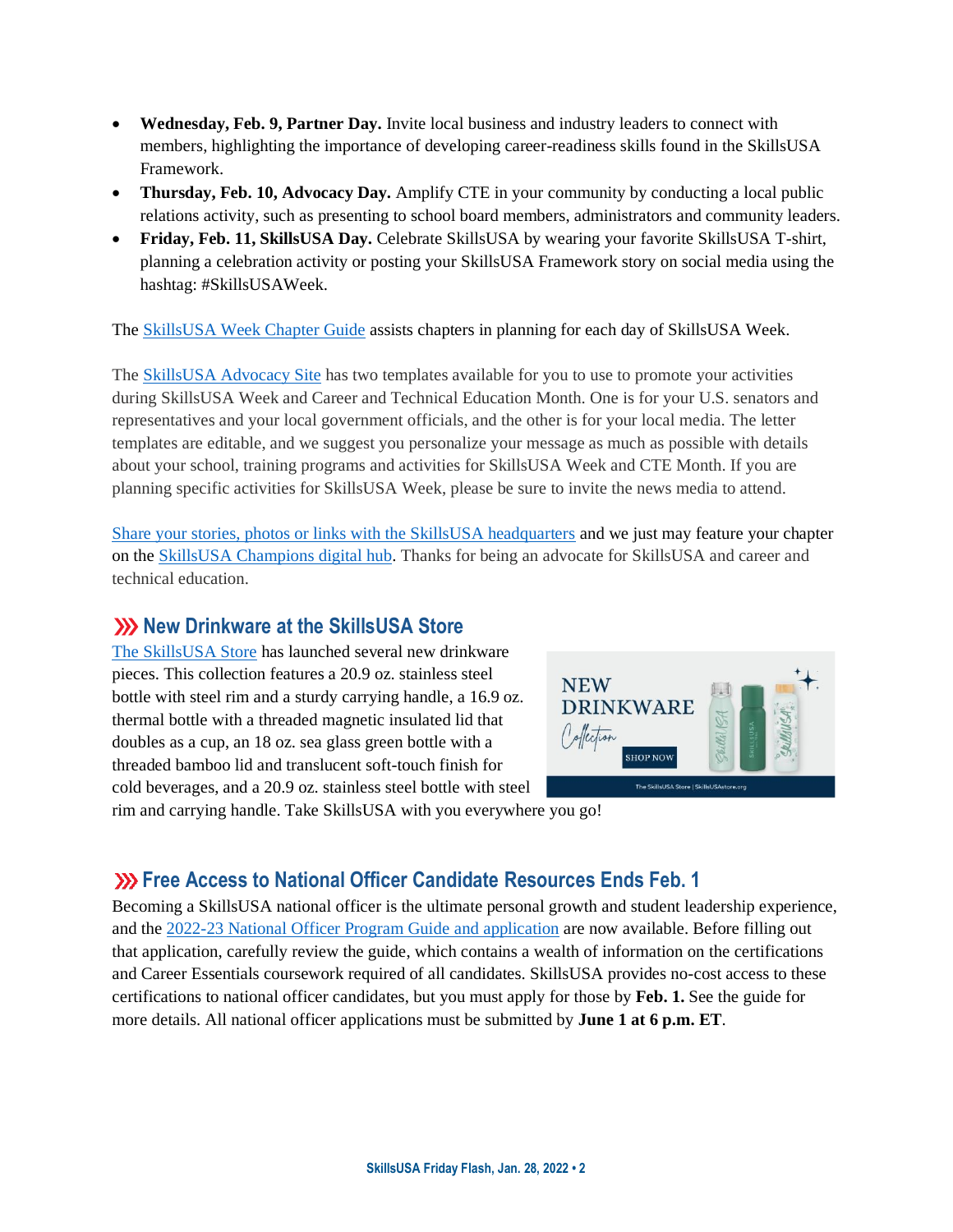## **Upcoming Professional Development Opportunities**

Please join your fellow advisors for our upcoming SkillsUSA Professional Development sessions. Topics include an "At Work" series, with resources that cover critical thinking, difficult conversations at work, conflict management, Chapter Excellence Program for New Advisors and CEP 2.0, which is targeted at more experienced advisors! [See the training calendar here.](https://www.skillsusa.org/events-training/) Completion certificates are provided for each session. A PDF of the 2021-22 Professional [Development Opportunities is available here.](https://www.skillsusa.org/wp-content/uploads/2021/09/SkillsUSA-2021-Professional-Development-Opportunities-v9.pdf) For questions, contact [Karolina Belen.](mailto:kbelen@skillsusa.org) [Use this Google Doc](https://docs.google.com/document/d/1d2EvwsmdelNzm-WK7pTGSokJTbWZXcFDOODai32SGzk/edit) to learn how to access your professional membership benefits online.

#### **Love and Logic Session: Developing Positive Student/Teacher Relationships**

Join us on Feb. 1 from 3:30-5 p.m. ET for a "Love and Logic" session designed to help you learn how to navigate student/teacher interactions. This month, we will focus on strategies that help us establish positive relationships, learn how to be strict and caring at the same time and distinguish between praise and encouragement. The cost to attend the session is \$10. [Register here.](https://skillsusa.wufoo.com/forms/love-and-logic-and-technical-fridays-registration)

## **Share Your Unique Knowledge and Skills During SkillsUSA University**

SkillsUSA is seeking presenters for the 2022 SkillsUSA University. Are you an expert in your career cluster? Do you have a skill you would like to share with teachers and students attending the 2022 National Leadership and Skills Conference in Atlanta? Sessions will take place on June 21, 22 and 23. [Submit the request for presentation proposal here by](https://docs.google.com/forms/d/e/1FAIpQLSdAZNVdpwIoexVeA84Wenhjh0g0_3Km2r7RtNXo6B02Btl1DQ/viewform) **Feb. 27**. For questions, contac[t Karolina Belen.](mailto:kbelen@skillsusa.org)

### **XX** Nominations for Honorary Life and Outstanding Career and Technical Educators

SkillsUSA is seeking additional nominations for SkillsUSA Honorary Life Member and Outstanding Career and Technical Educator awards. If you would like to nominate an individual for recognition at our national conference in June, please [complete the online applications here.](https://www.skillsusa.org/membership-resources/awards/) The deadline is **Feb. 15.** For questions, contac[t Laura Rauch.](mailto:lrauch@skillsusa.org)

### **EXECUS** Students on Safety

CareerSafe's annual National Youth Safety Video Contest challenges students to create a two-minute video demonstrating workplace safety. Send submissions to CareerSafe by **March 1.** The winning students will receive a SkillsUSA prize pack and a scholarship of up to \$2,500, and the winning school will receive a prize of up to \$5,000. For more information and to submit your entry, visit the CareerSafe [website.](https://www.careersafeonline.com/scholarships/video-contest)

### **XX** Take Up the Challenge! National Conference Pin and T-shirt Design

SkillsUSA is once again offering the 2022 National Leadership and Skills Conference (NLSC) Pin and Tshirt Design Challenge for all dues-paying student members. The winning designs will become the official T-shirt and pin design for the 2022 NLSC. Entries must be received by **March 15 at 12 a.m. ET**, and the winners will be announced on **March 21**[. Rules and submission links can be found on the](https://www.skillsusa.org/competitions/pin-design-challenge/)  [SkillsUSA website.](https://www.skillsusa.org/competitions/pin-design-challenge/)